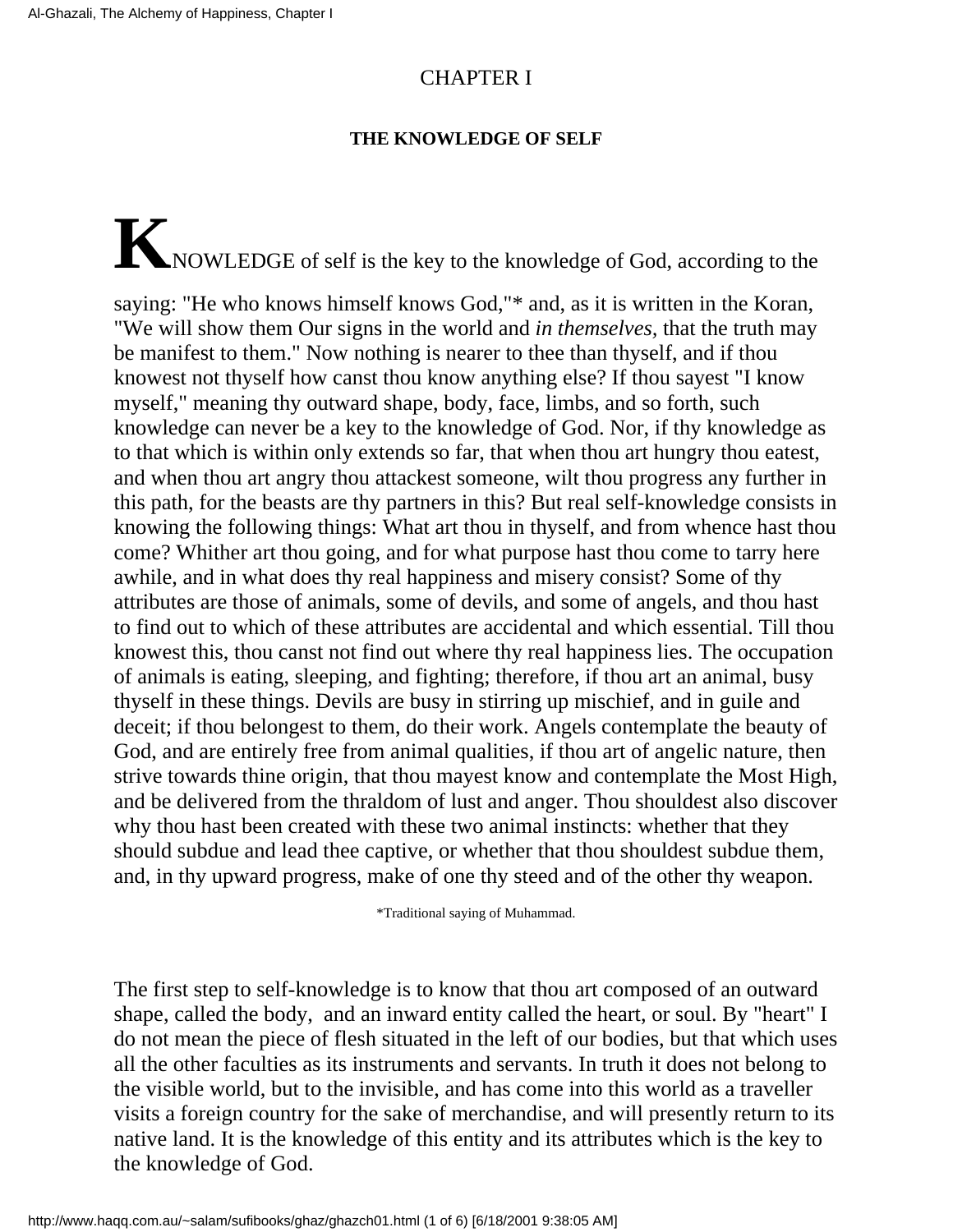Some idea of the reality of the heart. or spirit, may be obtained by a man closing his eyes and forgetting everything around except his individuality. He will thus also obtain a glimpse of the unending nature of that individuality. Too close inquiry, however, into the essence of spirit is forbidden by the Law. In the Koran it is written: "They will question thee concerning the spirit. Say: 'The Spirit comes by the command of my Lord'." Thus much is known of it that it is an indivisible essence belonging to the world of decrees, and that it is not from everlasting, but created. An exact philosophical knowledge of the spirit is not a necessary preliminary to walking in the path of religion, but comes rather as the result of self-discipline and perseverance in that path, as it is said in the Koran: "Those who strive in Our way, verily We will guide them to the right paths."

For the carrying on of this spiritual warfare by which the knowledge of oneself and of God is to be obtained, the body may be figured as a kingdom, the soul as its king, and the different senses and faculties as constituting an army. Reason may be called the vizier, or prime minister, passion the revenue-collector, and anger the police-officer. Under the guise of collecting revenue, passion is continually prone to plunder on its own account, while resentment is always inclined to harshness and extreme severity. Both of these the revenue-collector and the police-officer, have to be kept in due subordination to the king, but not killed or excelled, as they have their own proper functions to fulfil. But if passion and resentment master reason, the ruin of the soul infallibly ensues. A soul which allows its lower faculties to dominate the higher is as one who should hand over an angel to the power of a dog or a Mussalman to the tyranny of an unbeliever. The cultivation of demonic, animal or angelic qualities results in the production of corresponding characters, which in the Day of Judgment will be manifested in visible shapes, the sensual appearing as swine, the ferocious as dogs and wolves, and the pure as angels. The aim of moral discipline is to purify the heart from the rust of passion and resentment, till, like a clear mirror, it reflects the light of God.

Someone may here object, "But if man has been created with animal and demonic qualities as well as angelic, how are we to know that the latter constitute his real essence, while the former are merely accidental and transitory?" To this I answer that the essence of each creature is to be sought in that which is highest in it and peculiar to it. Thus the horse and the ass are both burden-bearing animals, but the superiority of the horse to the ass consists in its being adapted for use in battle. If it fails in this, it becomes degraded to the rank of burden-bearing animals. Similarly with man: the highest faculty in him is reason, which fits him for the contemplation of God. If this predominates in him, when he dies, he leaves behind him all tendencies to passion and resentment, and becomes capable of association with angels. As regards his mere animal qualities, man is inferior to many animals, but reason makes him superior to them, as it is written in the Koran: "To man We have subjected all things in the earth." But if his lower tendencies have triumphed, after death be will ever be looking towards the earth and longing for earthly delights.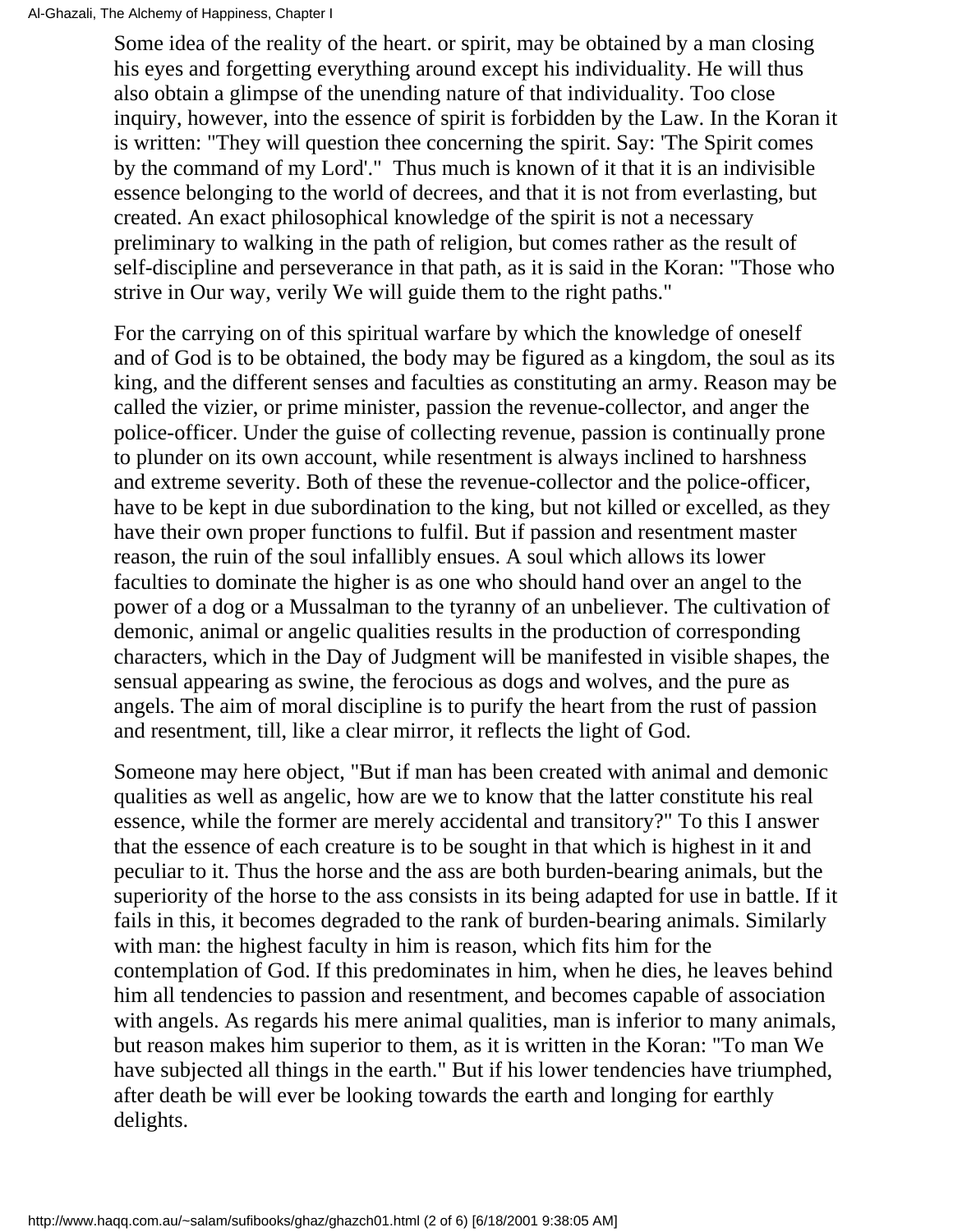## Al-Ghazali, The Alchemy of Happiness, Chapter I

Now the rational soul in man abounds in marvels, both of knowledge and power. By means of it he masters arts and sciences, can pass in a flash from earth to heaven and back again, can map out the skies and measure the distances between the stars. By it also he can draw the fish from the sea and the birds from the air, and can subdue to his service animals like the elephant, the camel, and the horse. His five senses are like five doors opening on the external world; but, more wonderful than this, his heart has a window which opens on the unseen world of spirits. In the state of sleep, when the avenues of the senses are closed, this window is opened and man receives impressions from the unseen world and sometimes fore-shadowings of the future. His heart is then like a mirror which reflects what is pictured in the Tablet of Fate. But, even in sleep, thoughts of worldly things dull this mirror, so that the impression it receives are not clear. After death, however, such thoughts vanish and things are seen in their naked reality, and the saying in the Koran is fulfilled: "We have stripped the veil from off thee and thy sight today is keen."

This opening of a window in the heart towards the unseen also takes place in conditions approaching those of prophetic inspiration, when intuitions spring up in the mind unconveyed through any sense-channel. The more a man purifies himself from fleshly lusts and concentrates his mind on God, the more conscious will he be of such intuitions. Those who are not conscious of them have no right to deny their reality.

Nor are such intuitions confined only to those of prophetic rank. Just as iron, by sufficient polishing can be made into a mirror, so any mind by due discipline can be rendered receptive of such impressions. It was at this truth the Prophet hinted when he said, "Every child is born with a predisposition towards Islam; then his parents make a Jew, or a Christian, or a star-worshipper of him." Every human being has in the depths of his consciousness heard the question "Am I not your Lord?" and answered "Yes" to it. But some hearts are like mirrors so befouled with rust and dirt that they give no clear reflections, while those of the prophets and saints, though they are men "of like passions with us" are extremely sensitive to all divine impressions.

Nor is it only by reason of knowledge acquired and intuitive that the soul of man holds the first rank among created things, but also by reason of power. Just as angels preside over the elements, so does the soul rule the members of the body. Those souls which attain a special degree of power not only rule their own body but those of others also. If they wish a sick man to recover he recovers, or a person in health to fall ill he becomes ill, or if they will the presence of a person he comes to them. According as the effects produced by these powerful souls are good or bad they are termed miracles or sorceries. These souls differ from common folk in three ways: (1) What others only see in dreams they see in their waking moments. (2) While others' wills only affect their own bodies, these, by will-power, can move bodies extraneous to themselves. (3) The knowledge which others acquire by laborious learning comes to them by intuition.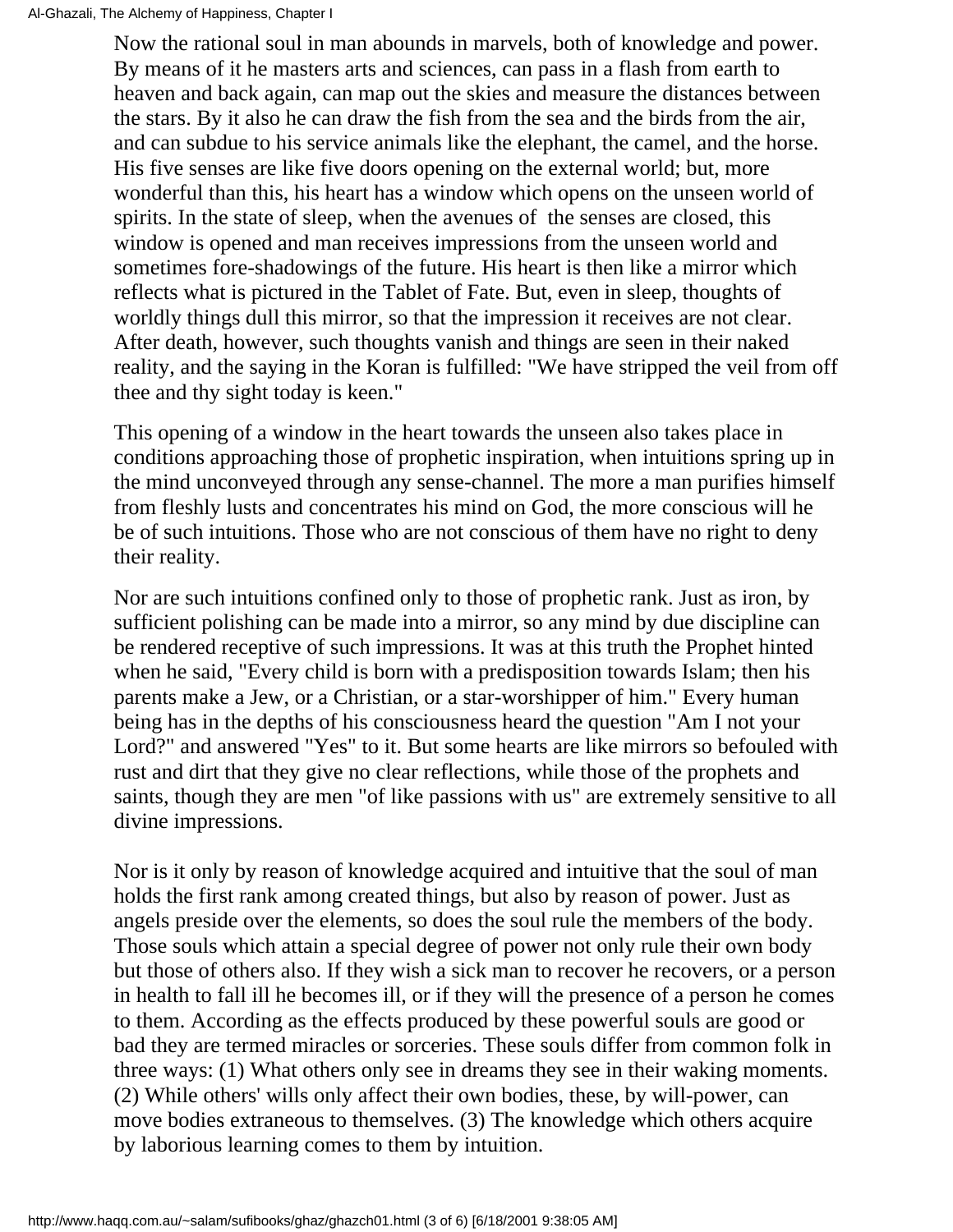## Al-Ghazali, The Alchemy of Happiness, Chapter I

These three, of course, are not the only marks which differentiate them from common people, but the only ones that come within our cognisance. Just as no one knows the real nature of God but God Himself, so no one knows the real nature of a prophet but a prophet. Nor is this to be wondered at, as in everyday matters we see that it is impossible to explain the charm of poetry to one whose ear is insusceptible of cadence and rhythm, or the glories of colour to one who is stone-blind. Besides mere incapacity, there are other hindrances to the attainment of spiritual truth. One of these is externally acquired knowledge. To use a figure, the heart may be represented as a well, and the five senses as five streams which are continually conveying water to it. In order to find out the real contents of the heart these streams must be stopped for a time, at any rate, and the refuse they have brought with them must be cleared out of the well. In other words, if we are to arrive at pure spiritual truth, we must put away, for the time knowledge which has been acquired by external processes and which too often hardens into dogmatic prejudice.

A mistake of an opposite kind is made by shallow people who, echoing some phrases which they have caught from Sufi teachers, go about decrying all knowledge. This is as if a person who was not an adept in alchemy were to go about saying, "Alchemy is better than gold," and were to refuse gold when it was offered to him. Alchemy is better than gold, but real alchemists are very rare, and so are real Sufis. He who has a mere smattering of Sufism is not superior to a learned man, any more than he who has tried a few experiments in alchemy has ground for despising a rich man.

Anyone who will look into the matter will see that happiness is necessarily linked with the knowledge of God. Each faculty of ours delights in that for which it was created: lust delights in accomplishing desire, anger in taking vengeance, the eye in seeing beautiful objects, and the ear in hearing harmonious sounds. The highest function of the soul of man is the perception of truth; in this accordingly it finds its special delight. Even in trifling matters, such as learning chess, this holds good, and the higher the subject matter of the knowledge obtained the greater the delight. A man would be pleased at being admitted into the confidence of a prime minister, but how much more if the king makes an intimate of him and discloses state secrets to him!

An astronomer who, by his knowledge, can map the stars and describe their courses, derives more pleasure from his knowledge than the chess player from his. Seeing, then, that nothing is higher than God, how great must be the delight which springs from the true knowledge of Him!

A person in whom the desire for this knowledge has disappeared is like one who has lost his appetite for healthy food, or who prefers feeding on clay to eating bread. All bodily appetites perish at death with the organs they use, but the soul dies not, and retains whatever knowledge of God it possesses; nay increases it.